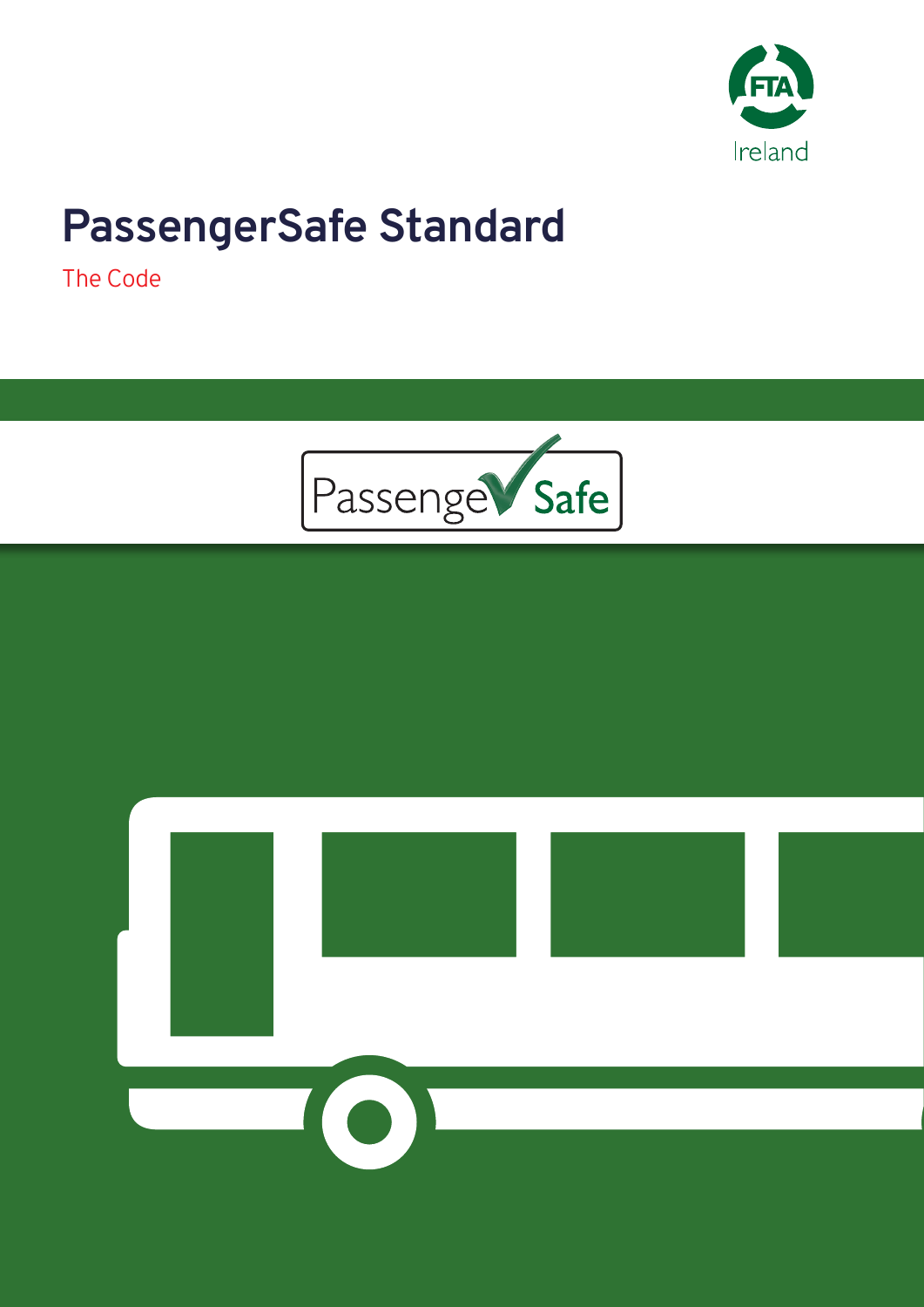## **Contents**

| The PassengerSafe code |  |
|------------------------|--|
|------------------------|--|

| <b>Audit process</b> |                                                              | $\overline{c}$ |
|----------------------|--------------------------------------------------------------|----------------|
| $\mathbf{1}$         | Vehicle and equipment maintenance                            | $\overline{c}$ |
|                      | 2 Safe working environment                                   | $\overline{c}$ |
|                      | 3 Vehicle standards                                          | 3              |
| $\overline{4}$       | Driver licensing and competence                              | 3              |
| 5                    | <b>Road Passenger Transport</b><br><b>Operator Licensing</b> | 3              |
|                      | 6 Professional competence                                    | 3              |
| $\overline{7}$       | <b>Customer Care</b>                                         | $\overline{4}$ |
| 8                    | <b>Sustainable operations</b>                                | $\overline{4}$ |
| 9                    | Contractor and agency management                             | $\overline{4}$ |
|                      | 10 Health and safety                                         | 4              |

The PassengerSafe Code represents the current minimum best practice standards required to ensure the safe operation of passenger fleets regardless of fleet size or their industry sector.

### Audit process

Signatories agree to undertake an annual audit of their compliance with the code. The initial audit will take place within 90 days of their admittance to the scheme.

Should they fail to reach the standards required they will be provided with feedback and given the option to undertake a chargeable re-audit of the non-compliant items within a further 90 days.

If this re-audit is also unsuccessful, signatories will have an option to apply for a further final re-audit of the non-compliant items within a further 90 days.

Until such time as a signatory has reached the required standards they will be held as a probationary member and are not able to display the code logos, although they may refer to themselves as probationary members.

Signatories will be re-audited on an annual basis no more than 90 days following the anniversary of their admittance into the scheme as probationers.

#### **1** Vehicle and equipment maintenance

#### Pre-use defect checks

Operators undertake to ensure all vehicles in their operation are roadworthy and specifically require the completion of pre-use checks. Drivers must be trained to carry out these checks. Drivers must record any identified defects. Defects must be assessed by a competent person and, where required, appropriate rectification work carried out.

#### Maintenance cycles

Operators undertake to assess, plan and perform the appropriate maintenance cycles for their vehicles and ancillary equipment in light of operational demands and manufacturer's recommendations. Operators will also undertake to plan vehicle and ancillary equipment use to accommodate these requirements.

#### **2** Safe working environment

#### Risk analysis

Operators must ensure that the use of vehicles, associated equipment and working practices have been subject to a documented risk analysis.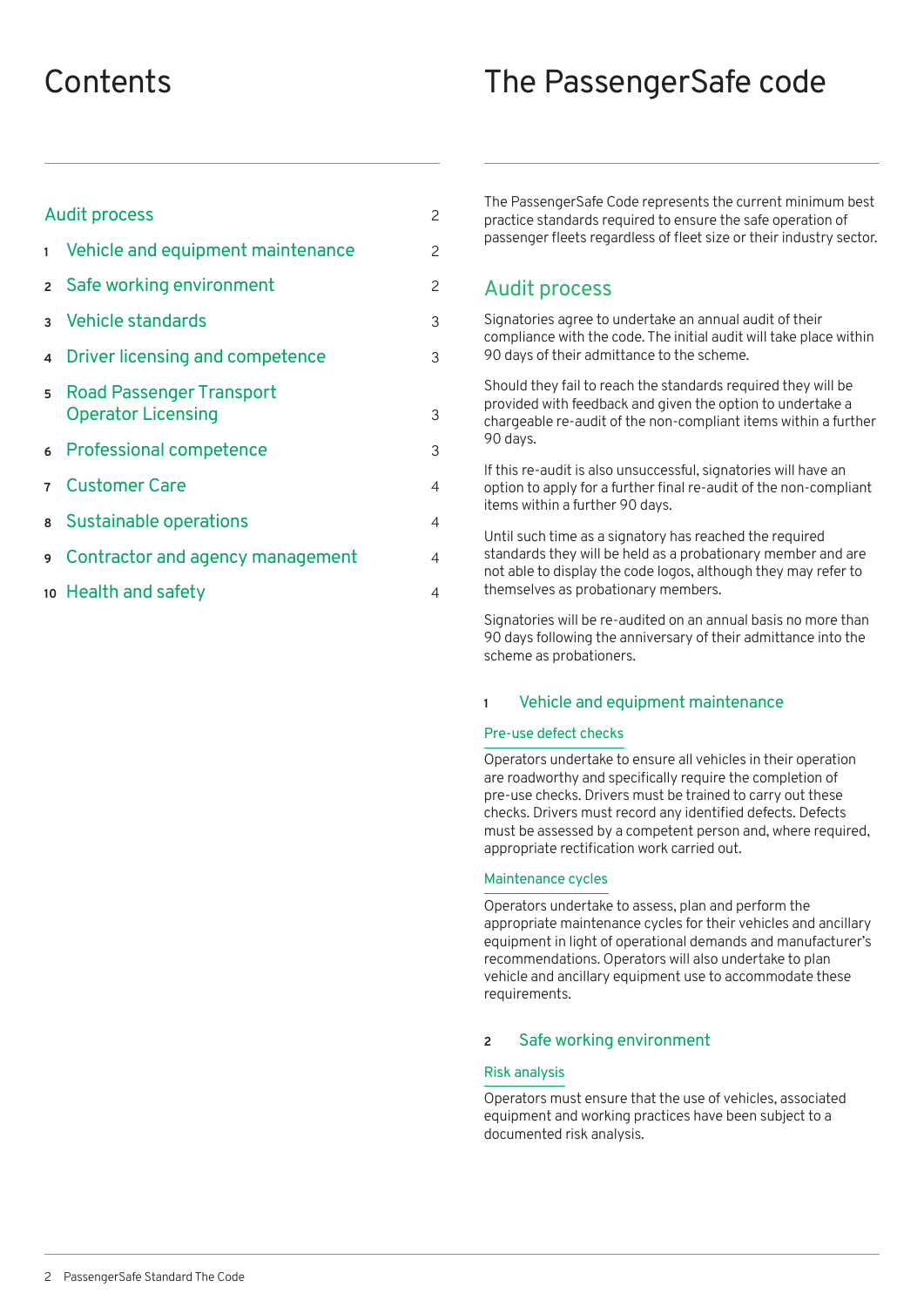#### Driver and passenger protection

Operators must have identified appropriate driver and passenger protective equipment/vehicle specification including consideration for passenger restraint equipment.

#### Speed limiting

Operators must ensure that vehicle speeds are effectively controlled by the use of speed limiters (set to no more than 100kph) or contextual speed monitoring.

#### **3** Vehicle standards

#### Vehicle appearance

Operators must be able to demonstrate a system that requires their vehicles to be kept clean and tidy.

#### Vehicle taxation

Operators must be able to demonstrate a system to ensure vehicles are taxed correctly.

#### Vehicle insurance

Operators must be able to demonstrate a system to ensure vehicles are correctly insured.

#### Annual testing

Operators must be able to demonstrate a system to ensure vehicles have a current and valid Commercial Vehicle Roadworthiness Test certificate where applicable and for all LPSVs used for hire and reward a PSV Licence.

#### **4** Driver licensing and competence

#### Licence validity

Operators must have a system to ensure drivers are appropriately licensed to the minimum legal standard at all times. The system must include provision for licence checking and driver declarations. Checking must be performed by a competent person.

#### Fitness to drive

Operators must ensure that they have systems requiring drivers to inform them of any changes to their continuing entitlement to drive.

Operators must also be able to demonstrate they require drivers to be fit for their duties and not under the influence of drink or drugs (including prescription or over the counter pharmaceuticals).

#### Driver induction

Operators must ensure drivers receive an appropriate and relevant induction to the operator and their role, and records are retained for at least the duration of the driver's employment.

#### Driver audit

Operators must ensure that all new drivers undergo a driving audit relevant to their role in a vehicle similar to that used in the driver's duties. The audit should be carried out by a competent person and records retained for at least the duration of the driver's employment.

#### Driver training

Operators must have a system to ensure drivers receive training as required by changing their job role or as indicated by ongoing audit or in light of other evidence, eg accidents, prosecutions, complaints etc.

#### Driver competence

Driver entitlement to drive and Driver CPC requirements (initial and periodic) must be appropriately checked prior to and throughout employment. CPC modules are completed in order as defined by the RSA and are limited to one day courses every year.

#### Road traffic rules

The operator must have a process in place to identify and log incidents where drivers have failed to comply with road traffic rules and customer complaints.

#### Driver fatigue management

Work patterns must be scheduled to ensure the drivers' hours and working time rules are observed. No payments must be given to drivers that encourage breaches of drivers' hours and working time rules, speed limits or passenger numbers.

Operators must demonstrate that they retain Working Time records for 3 years after the current reference period and Tachograph records for 12 months; operators must ensure that they upload data from driver cards at intervals not exceeding 28 days and download data from Vehicle Units at intervals not exceeding 90 days and monitor drivers' records.

#### **5** Road Passenger Transport Operator Licensing

#### Road Passenger Transport Operator Licensing

Operators must, where appropriate, have a road passenger operators license except where the operator does not transport passengers for hire or reward. Hire or reward is when the operator moves passengers in exchange for money or any other type of reward.

#### **6** Professional competence

#### Internal transport manager

Every operator must designate at least one transport manager who, alone or jointly, effectively and continuously manages the transport activities of the undertaking. This manager must have a genuine link to the undertaking (such as being an employee, director, owner or shareholder). Alternatively, operators may appoint an external transport manager.

#### External transport manager

Where an operator does not designate an internal transport manager, it must designate at least one person who has a contract with the undertaking specifying the tasks to be performed in an effective and continuous basis and indicating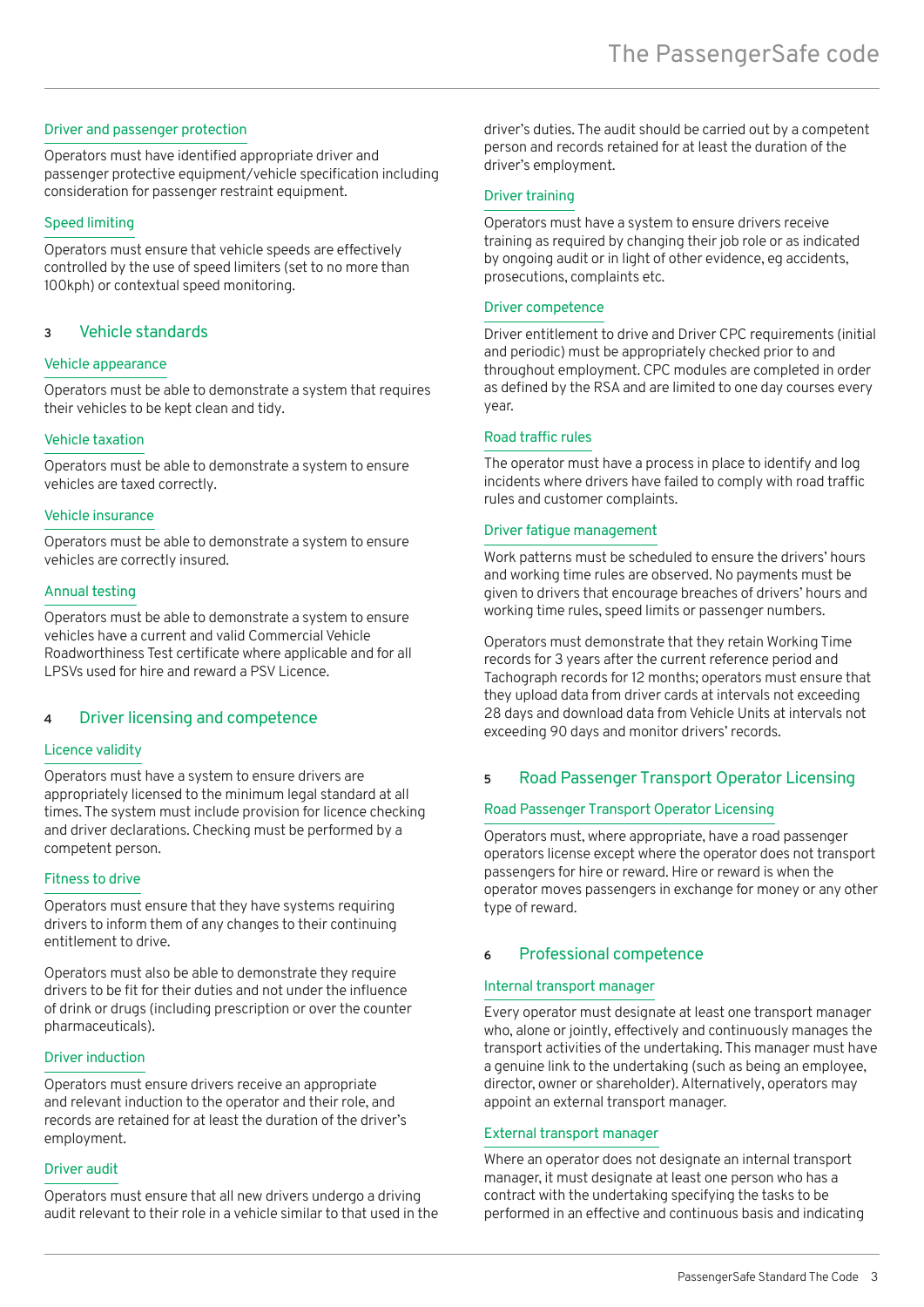their responsibilities as a transport manager. The tasks to be specified shall, in particular, include those relating to vehicle maintenance management, verification of transport contracts and documents, basic accounting, the assignment of loads and services to drivers and vehicles, and verification of safety procedures. An external transport manager may not manage the transport activities of more than four undertakings, which must not have a combined maximum fleet of more than 50 vehicles. They must perform their specified tasks solely in the interests of the undertaking and exercise their responsibilities independently of any transport customers.

#### **7** Customer Care

#### Clean and tidy vehicles

Organisations must demonstrate that their vehicles are required to be kept clean and tidy.

#### Drivers trained in caring for customers, including customers with special needs

Where applicable drivers should have the appropriate training in dealing with customers needs in particular those with special needs.

#### Drivers trained in the use of securing systems/seatbelt regarding the transport of wheelchairs on a PSV?

Where such systems are fitted drivers must be provided with training on their appropriate use.

#### Driver dress code

Does the operator have a dress code in place

#### Customer complaints

Drivers should have formal training in the companies customer complaints procedures and how to deal with complaints.

#### Breakdowns, accidents, and incidents

Documented procedures for actions to be taken in the event of a breakdown, accident, or incident should be in place and training or notification provided to drivers on how these are to be actioned.

#### Unattended vehicles/vehicle security

The company should have in place a policy on leaving vehicles unattended or security of vehicles where the driver is not in attendance.

#### **8** Sustainable operations

Operators must have an environmental policy in place that commits to reducing the carbon emissions produced by their transport operations. The policy must apply to the whole of the organisation and not be limited to just one location.

#### Fuel manager

The operation should have a fuel manager or coordinator appointed to manage fuel consumption.

#### Activity over energy consumption

Operators must demonstrate they have a system in place to capture odometer readings and report fuel usage in L/100km for (at least) passenger service vehicles carrying 8 or more passengers not including the driver on a weekly basis to support quarterly reports.

#### Benchmarking fuel consumption

The operator should be able to supply evidence of the fuel usage benchmarking process and any KPI's in place. These plans should be timed and measurable and reviewed annually.

#### Energy and fuel savings communications

Operators should have in place a system of discussing and brining to the attention of fuel saving measures with staff.

#### Energy consumption

Operators must have a system in place to continuously improve their energy consumption. This should take the form of an action plan which is timed, monitored measurable and reviewed annually.

#### **9** Contractor and agency management

#### Contracted transport

Where contracted transport is used systems must be in place to ensure transport sub-contractors meet basic minimum legal obligations. This must include, but is not limited to, checking that an operator's licence and relevant insurance is held.

#### Use of agencies

Operators must demonstrate that they have system in place to ensure agencies that supply temporary drivers to them meet basic minimum legal standards. This must include, but is not limited to, working time legislation monitoring and compliance, identity checks, together with driver licence and Driver CPC checks.

#### **10** Health and safety

#### Safety Statement

A documented Safety Statement must be in place that is made accessible to all permanent and temporary staff, and visitors to the site.

#### Risk assessments

Documented risk assessments must be undertaken and, where appropriate, mitigating action taken in relation to interaction in and around vehicles.

Employers are required to do all that is reasonably practicable to minimize the risk of injury or damage to the safety and health of their employees.

#### Communication

New employees must be made aware of the Safety Statement when they start work and the relevant contents of the Safety